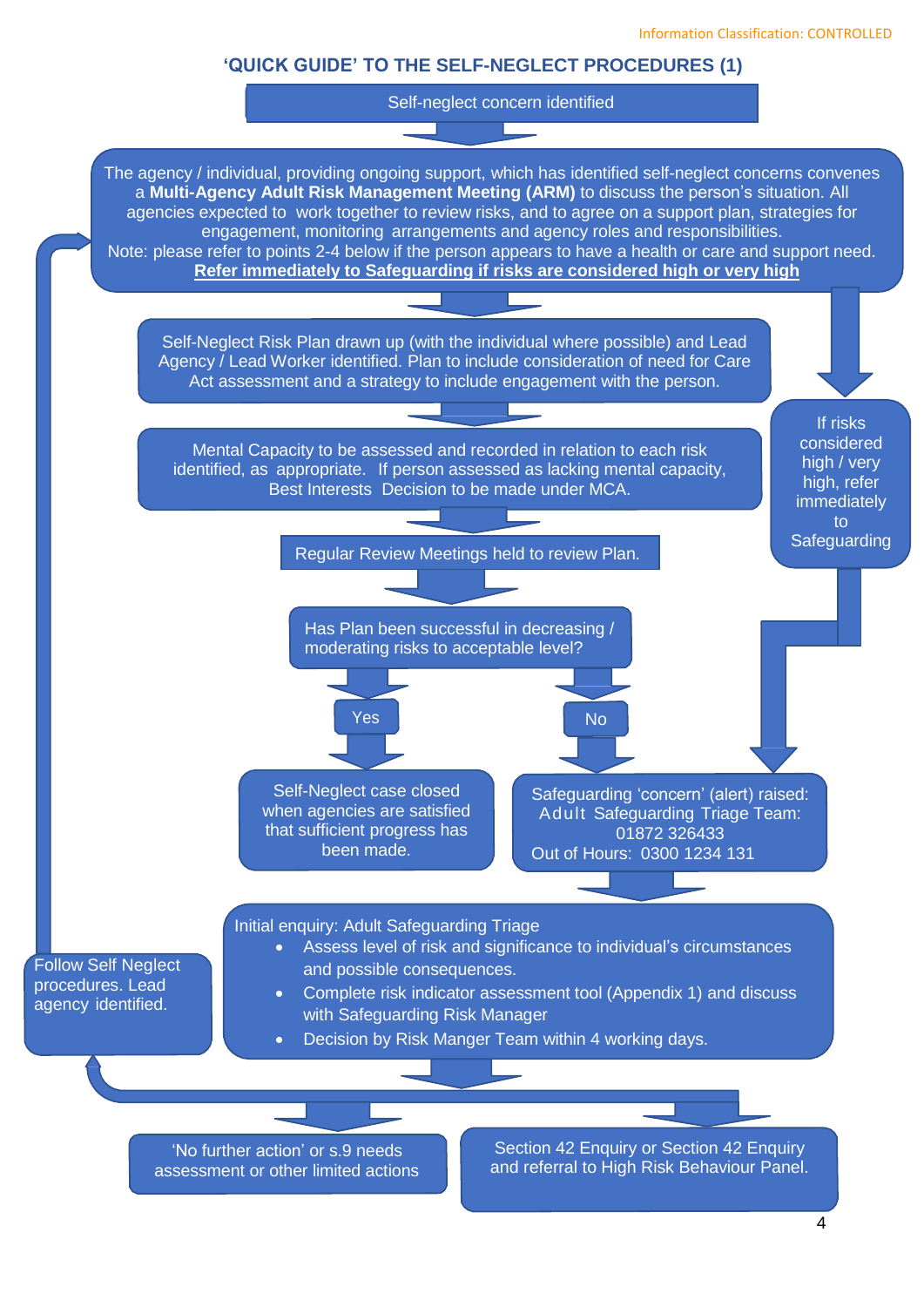## **'QUICK GUIDE' TO THE SELF-NEGLECT PROCEDURES (2)**

- 1. It will normally be the responsibility of any agency/individual providing ongoing support, which first identifies an issue of Self-Neglect, to arrange an initial Multi-Agency Adult Risk Management (ARM) meeting.
- 2. **However, where the person appears to have a need for care and support, a referral for an assessment either under section 9 or 11of the Care Act 2014 should be made and this should be undertaken by the Locality Social Work Team within 28 days. Section 19 of the Care Act gives power to meet urgent needs without having completed a needs assessment.** The agency/individual identifying self-neglect must consider whether an ARM meeting needs to be convened before the assessment has been completed.
- **3. Similarly, where the person appears to have specific health needs, a referral should be made to the appropriate Health professional(s) for relevant assessments to be undertaken.**
- 4. The agency/individual identifying the self-neglect concern should, wherever possible, make the person aware that they are referring them for the Health or social care assessment.
- 5. **An immediate Safeguarding Adults referral must be made if the risks are considered high or very high or where there appear to have been acts of neglect or abuse by a third party.** However, where this is not the case, these Self Neglect procedures should be followed.
- 6. A 'Lead Agency' should be agreed at an early stage this should be the most appropriate agency involved with the person, e.g. Social Care, a GP, CFT, the Police, a Housing agency or any other organisation involved with the person, either statutory or voluntary.
- 7. Where an assessment is being undertaken or there is a safeguarding enquiry the Local Authority will be the lead agency unless the person is being managed by Mental Health Services.
- 8. The self-neglecting person should always be informed of the meeting and invited to attend. The person should be referred to independent advocacy if there is a view that they would have substantial difficulty in participating in the process and there is no other appropriate person to support the..
- 9. It will be the responsibility of all agencies to prioritise ARM meetings and discussions and to fully co-operate with the process, giving cases of Self-Neglect the same weight as those under the Multi Agency Safeguarding Adults Procedures. Any disputes regarding non-co-operation by a relevant agency which cannot be resolved should be escalated to the Councils Head of Service for Safeguarding Quality Assurance and Improvement.
- 10.The ARM will consider any risk assessments which have been undertaken and decide what actions are required to engage and communicate with the person, by whom and by when. It will also agree a 'Lead Worker' to co-ordinate actions, and will set a date for a review meeting. A record of the meeting will be made and distributed as soon as possible after the meeting takes place (an agenda template is attached at Appendix 2).